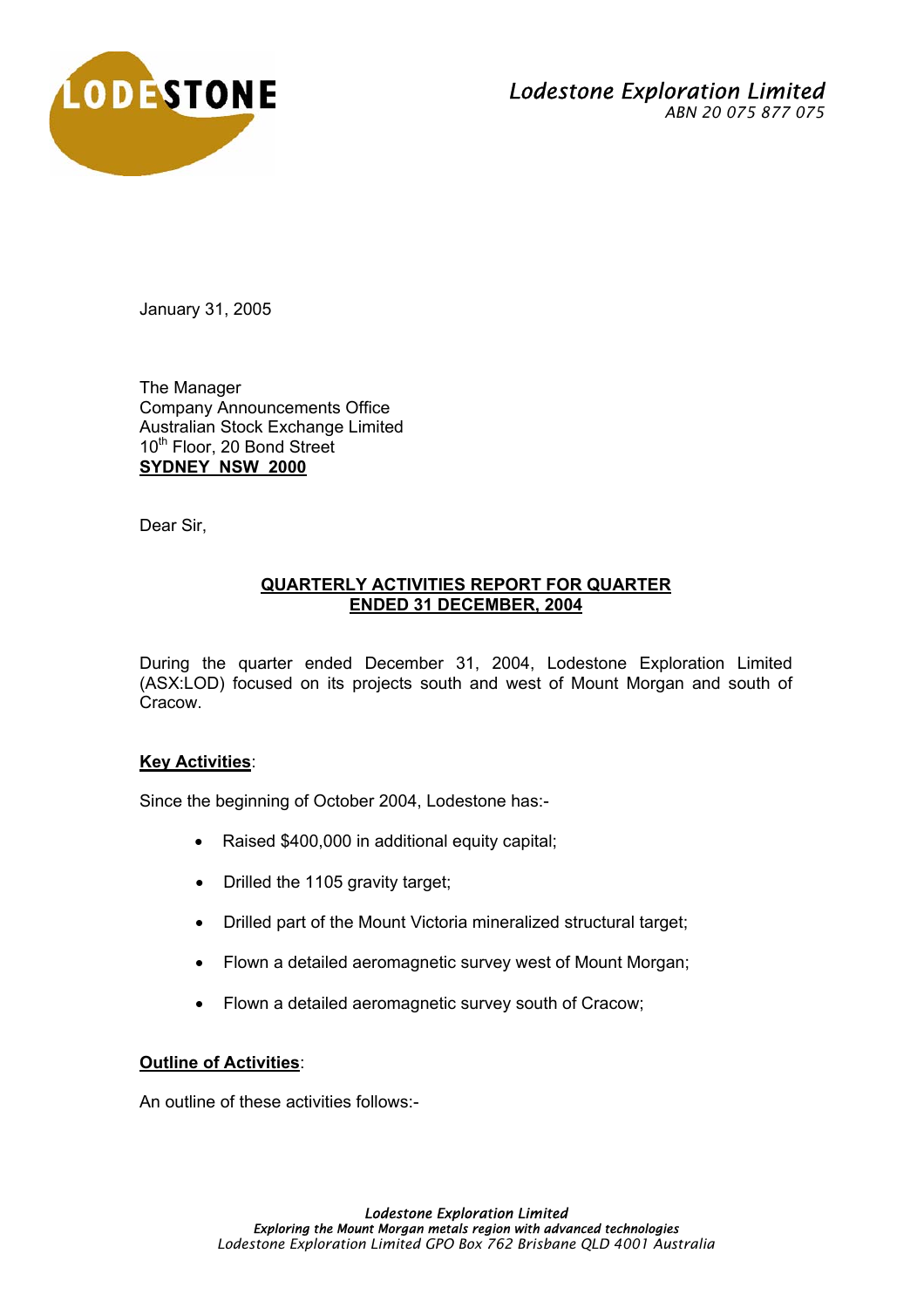As a prelude to field work, technical presentations were made to two sharebroking firms that had shown interest in placing new shares to 'top up' Lodestone's cash ahead of its November 2004 drilling and flying programs.

A copy of this presentation was lodged with the Australian Stock Exchange on November 10, 2004, and may be seen by visiting www.lodestonex.com.

\$400,000 was raised by placing four million shares at 10 cents per share. Both firms participated in this intentionally small placement.

**Mount Morgan South** - Drilling of the 'Main Target' at 1105 gravity area was completed in December 2004. Difficult drilling conditions required three attempts before a fourth hole, 1105LD04, was completed to programmed depth.

| <b>Drill Holes</b> | Total Depth (m) |  |
|--------------------|-----------------|--|
| 1105LD01           | 18.4            |  |
| 1105LD02           | 23.7            |  |
| 1105LD03           | 53.2            |  |
| 1105LD04           | 209.7           |  |
| Total              | 305m            |  |

Hole 1105LD04 failed to intersect anything to conclusively explain the targeted anomaly.

Back-modelling by SJV Geophysics in January 2005, using specific gravity measurements from drill core, suggests three possible explanations:-

- anomalies are due to errors associated with terrain corrections and proximity to Fletchers Hill (unlikely), or
- epidotised zones account for the anomaly (probably), or
- the anomaly is not fully tested and the bulk of the body is nearby (possibly).

Consequently, we are stepping back to further assess these explanations before any further work on the 1105 "Main Target".

Satellite 2, that hosts historic copper workings, will be mapped in February.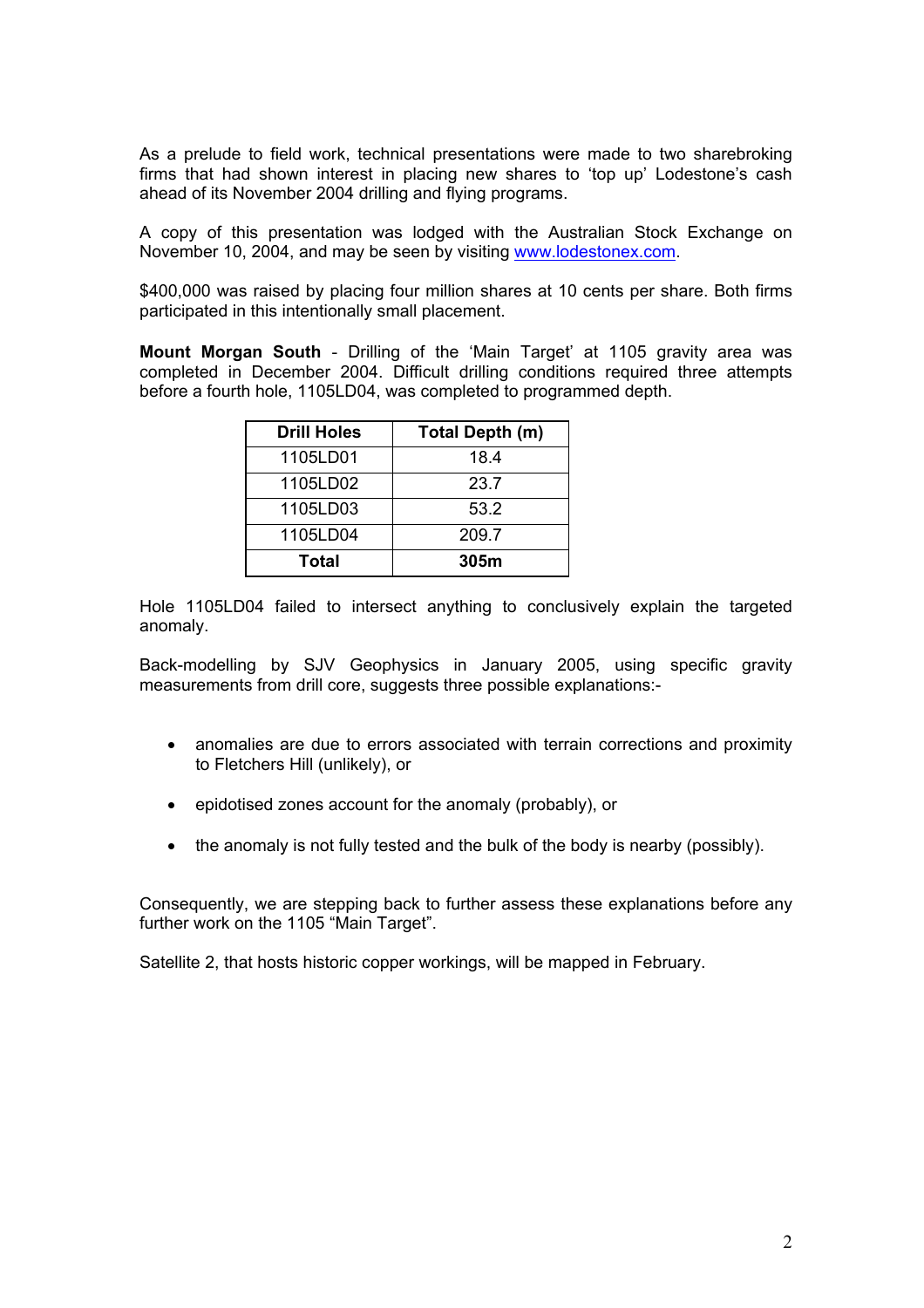**Mount Victoria** – This optioned prospect is located 1500-2000 metres west of the former Mount Morgan mine site. Diamond drilling, geological mapping, and an aeromagnetic survey were carried out in November and December 2004. Four diamond drill holes were completed at Mount Victoria in November 2004:-



In summary, the drilling at Mount Victoria showed highly anomalous but sub-ore grade gold values (best 4m @ 0.39 g/t Au) associated with a rhyodacitic intrusion.

Mr. Alex Taube, who supervised the drilling program, is of the opinion that a separate related phase of mineralisation in the andesitic stratigraphy away from the rhyodacite appears to show a distinct zonation suggestive of a VMS environment. The highest gold value in the volcanic-hosted mineralisation is 0.414g/t Au between 127m and 128m in hole MVLD04 in semi-massive sulphides. Characteristics of this mineralisation suggests that it represents the outer fringe of a deposit rather than the core. Mr. Taube believes a high-grade core of VMS mineralisation could occur within a few hundred metres of the known intersections.

Drilling has now extended the known zone at Mount Victoria of anomalous but sub-ore grade mineralisation for some 600m in a north west-south east direction.

Preliminary interpretation of November's aeromagnetic survey, described below, reveals that the Mount Victoria alteration zone extends several hundred metres west from the rhyodacite intrusive drilled by Newcrest in 2001, and by Lodestone last year. Much of this zone has never been thoroughly tested, and will be carefully assessed in view of the VMS-style mineralisation intersected in Lodestone's drill holes MVLD02 and MVLD04.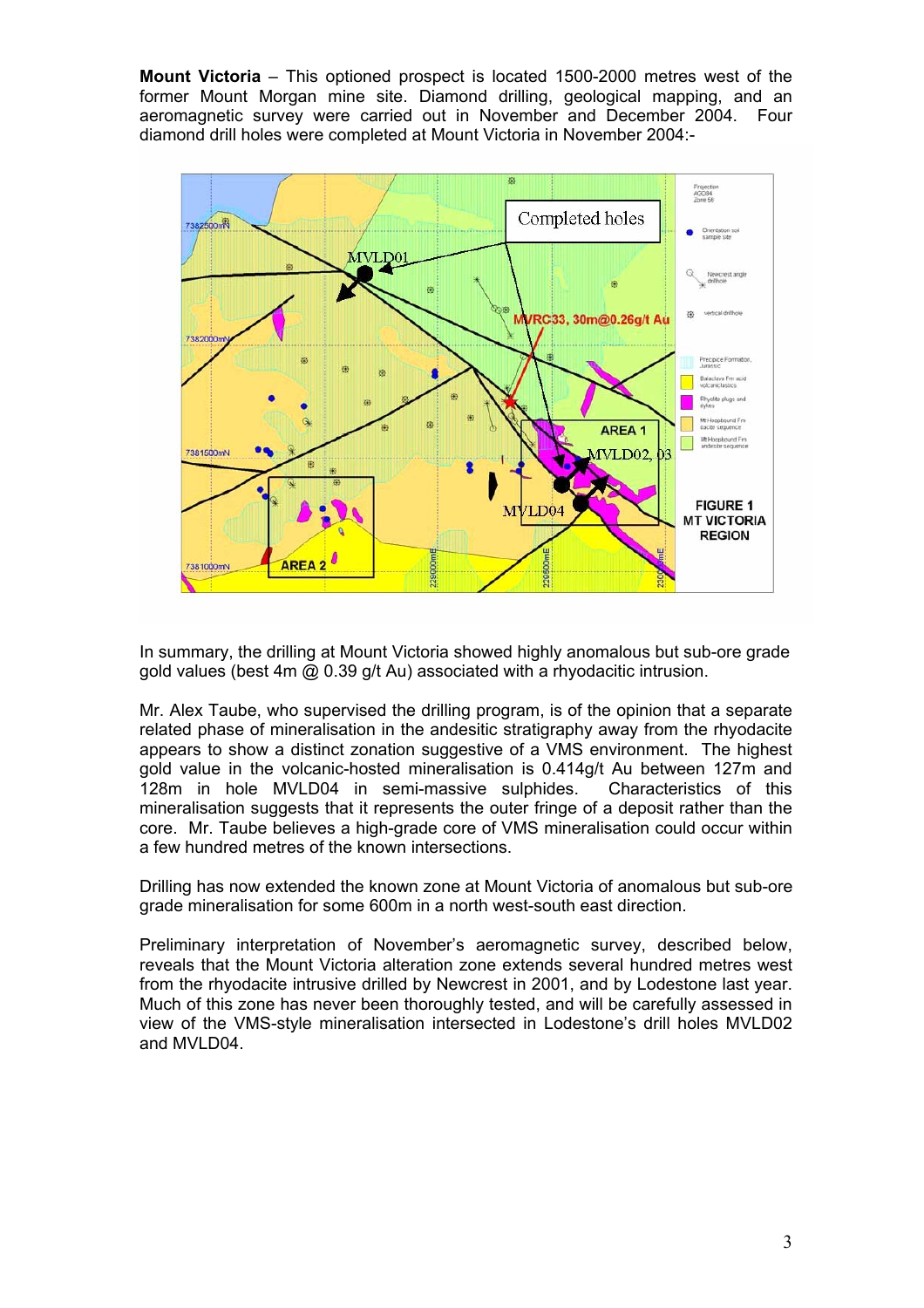Logistics are shown in the table below:-

| <b>Drill Hole</b> | Total depth (m) | <b>Best Intersection</b> |             |
|-------------------|-----------------|--------------------------|-------------|
| MVLD01            | 29.4            |                          | Abandoned   |
| MVLD02            | 221.6           | 1m @ 0.063 g/t Au        | from 111.5m |
| MVLD03            | 205.5           | 4m @ 0.39 g/t Au         | from 100.0m |
| MVLD04            | 230.6           | 1m @ 0.414 g/t Au        | from 127.0m |
| Total             | 687.1m          |                          |             |

Hole MVLD01 was collared to intersect the north west extensions of the mineralisation in Newcrest hole MVRC033 (30m  $\omega$  0.26 g/t Au) but was abandoned at 29.4m in Jurassic sandstone due to drilling problems.

MVLD02 was collared to intersect the south east extension of the mineralisation in Newcrest hole MVRC033 and beneath gold anomalous rock chips in a quartz veined rhyolite intrusion identified by Dr. Gary Arnold's work. The hole was completed at 221.6m but did not intersect the rhyolite. But, unexpectedly and perhaps significantly, disseminated pyrite (up to 6%) was recorded from 101m–152.5m. "Hurgledurgleite" (essentially magnesian) alteration typical near mineralisation at the Mount Morgan Mine was intersected from 179.6m–180.6m

MVLD03 was collared above MVLD02. Best gold intersection is 4m @ 0.39 g/t from 100.0m within the rhyolite intrusion. End of hole was 205.5m

MVLD04 was collared several hundred metres along strike from the above two holes and completed at 230.6m.

**Mine Corridor** – A low level-high resolution aeromagnetic survey was flown in November by Perth-based UTS Geophysics Limited, www.uts.com.au. The survey, centred on Mount Victoria, covered 60 sq. kms. and included the Midas and Morganite prospects 3 kms. north of Mount Morgan, the former Mount Morgan mine site, and the historic Golden Gully alluvial workings 3 kms. south west of Mount Victoria.

Additional areas of exploration interest have been revealed by this survey, and detailed data interpretation is underway to select drill targets.

**Cracow South** – This project is centred 30 kms. south of Cracow, some four hours drive from Mount Morgan. The target is high grade epithermal gold mineralisation similar to that at the Sedimentary Holdings-Newcrest mine development at Cracow.

Gold mineralisation at Cracow occurs in distinctive environments, and similarly prospective settings exist south of the township within Lodestone's tenements.

As at Cracow, areas of particular interest are partly or entirely covered by sandstone that has frustrated and limited effective historic exploration.

On completing the Mount Morgan mine corridor survey, UTS Geophysics aircraft deployed to the Cracow South project area to collect detailed magnetic data from eight areas of specific interest to Lodestone. This data will be interpreted in February to define potentially mineralised structures that will be drilled as soon as possible.